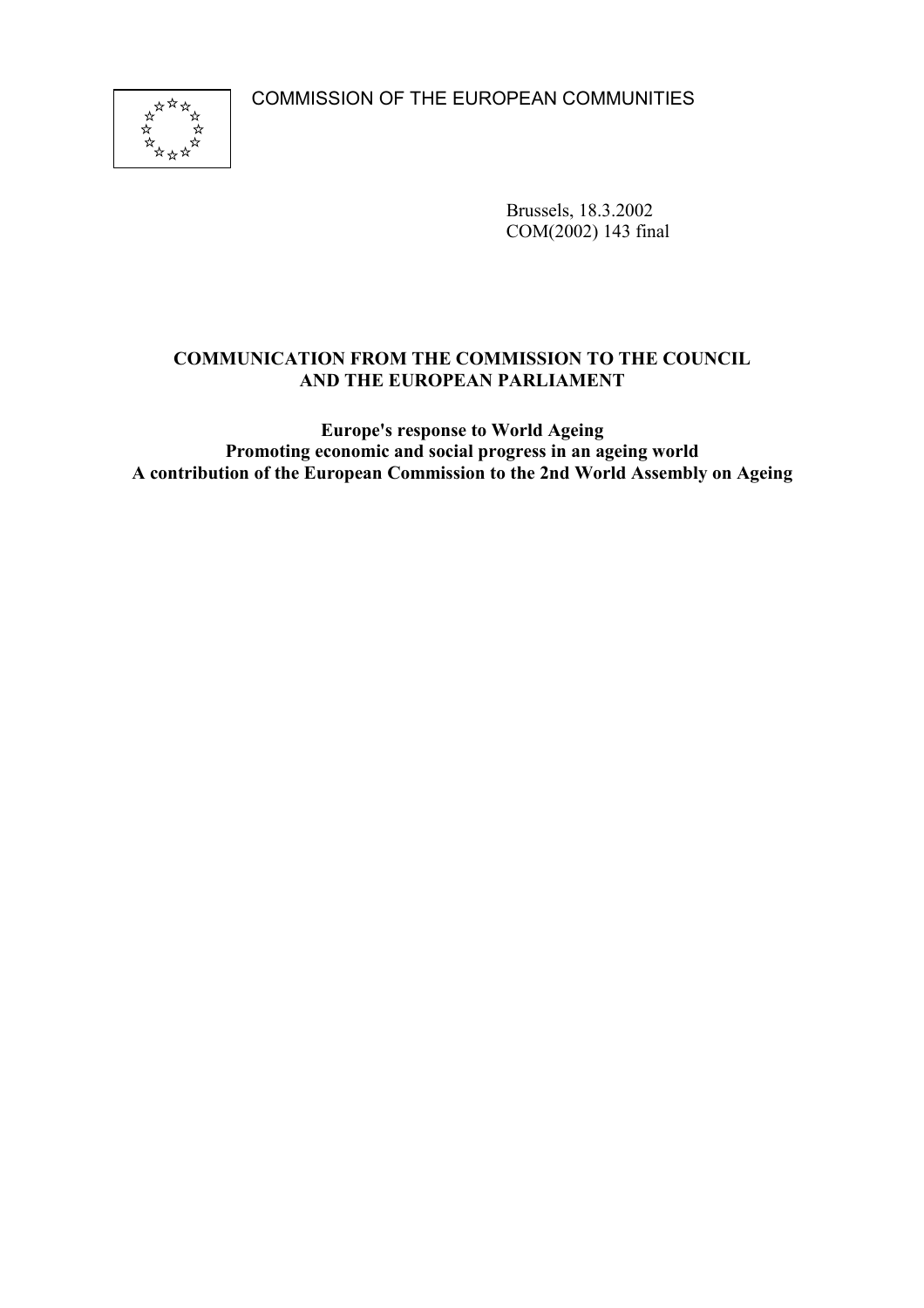#### **COMMUNICATION FROM THE COMMISSION TO THE COUNCIL AND THE EUROPEAN PARLIAMENT**

#### **Europe's response to World Ageing Promoting economic and social progress in an ageing world A contribution of the European Commission to the 2nd World Assembly on Ageing**

# **EXECUTIVE SUMMARY**

This communication constitutes the contribution of the European Commission to the **2nd World Assembly on Ageing** organised in Madrid on April 8-12 2002, by the United Nations and the Spanish Government. It represents an input from the European Commission to the international debate on the new International Plan of Action on Ageing to be adopted in Madrid. As such it is intended to support the efforts of the Belgian and Spanish presidencies to develop a common EU position on the plan.

When the first International Plan of Action on Ageing was agreed in Vienna in 1982, it was almost exclusively for the most developed countries that ageing was emerging as an important concern. Since then, the ageing process has begun to touch several parts of the developing world also. In the 21<sup>st</sup> century rapid ageing will progressively become a global phenomenon.

The European Commission agrees with the United Nations that a greater global awareness will be necessary in order to meet the challenges for all our societies raised by the ageing process. International co-operation can improve the ability of countries to respond to these challenges. Policies that take due account of the ageing challenges in the future have to be prepared now.

With this Communication the Commission proposes to share the experience from cooperation on ageing issues at EU level, which illustrates the need for a policy approach encompassing the economic, employment and social dimensions of ageing. The Commission is fully aware of the diversity of the ageing challenges across the world and that its experience cannot necessarily be transposed to other contexts. Nevertheless, it is convinced that its experience can be used to develop ideas. Responding to ageing issues in the world calls for a collective effort of international collaboration to promote sustainable development at global level.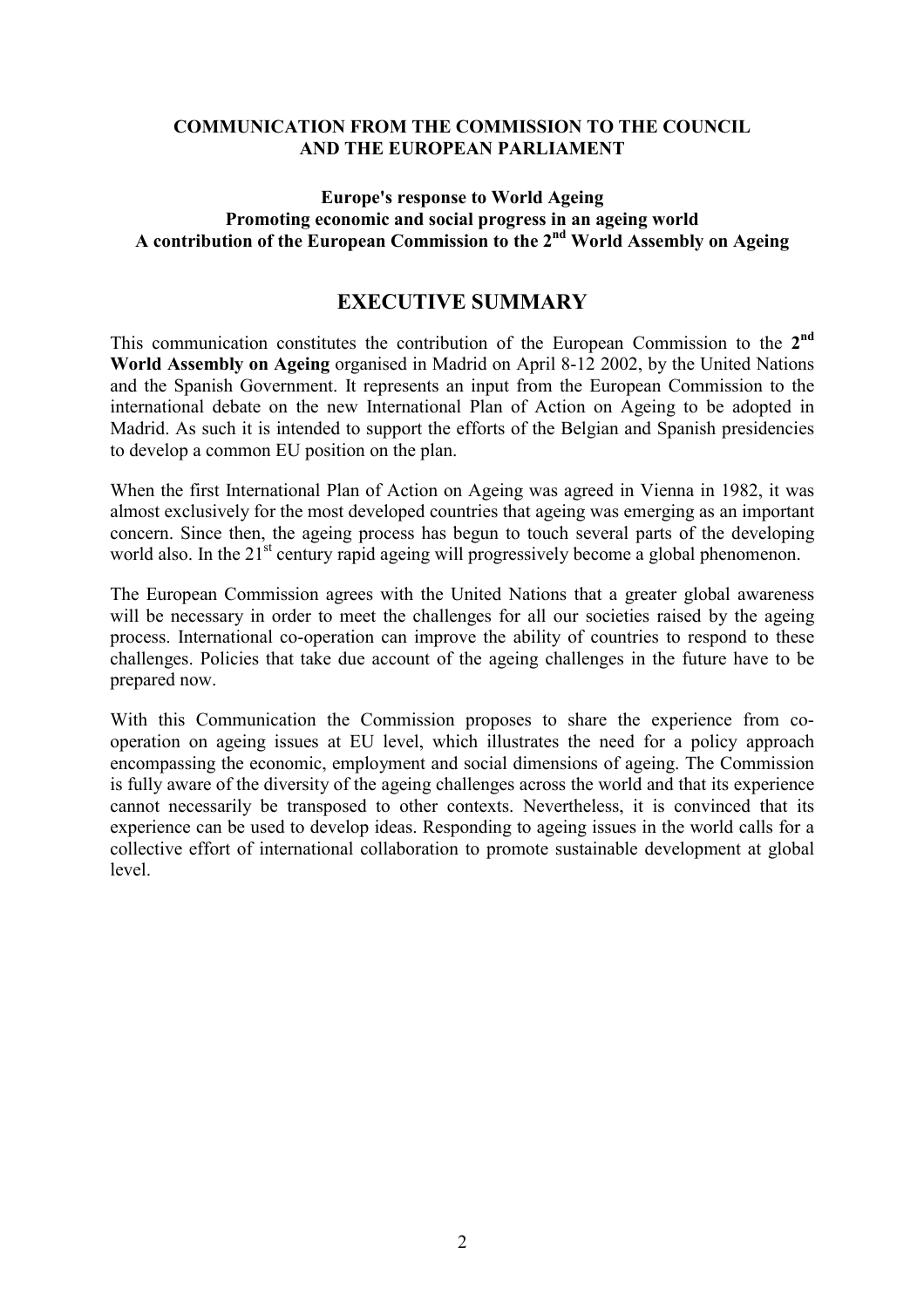### **1. INTRODUCTION**

This communication constitutes the contribution of the European Commission to the **2nd World Assembly on Ageing** organised in Madrid on April 8-12 2002, by the United Nations and the Spanish Government. It has the aim to contribute to the international debate on the formulation of the new International Plan of Action on Ageing to be adopted in Madrid.

The international action plan on ageing, adopted at the first UN Conference (Vienna, 1982), put a particular emphasis on older persons and resulted in, among other things, a proclamation of the United Nations Principles for Older Persons, which addressed the independence, participation, care, self-fulfilment and dignity of older people. Subsequently, many UN events have helped advance the global policy agenda on ageing. The General Assembly decided to observe 1999 as the International Year of Older Persons and to call a  $2<sup>nd</sup>$  World Assembly in 2002. UN ageing initiatives have furthermore been shaped by the Millennium Declaration.

When the first International Plan of Action on Ageing was adopted in Vienna in 1982, it was almost exclusively for the most developed countries that ageing was emerging as an important concern<sup>[1](#page-2-0)</sup>. Now, the ageing process will soon begin to affect several parts of the developing world also. In the 21<sup>st</sup> century rapid ageing will progressively become a global phenomenon.

The second World Assembly is expected to adopt a revised international action plan on ageing including a long term, global strategy for a society for all ages.

The sustained growth in longevity and our increased ability to control reproduction represent some of the great achievements of human kind of the last 50 years. That people in general can expect to live longer lives opens great new opportunities for individuals to fulfil their potential. The combined effect of these achievements in the form of population ageing also presents us with new challenges. In the course of the new century ageing will affect the social and economic foundations of societies in many parts of the world. Our societies will have to provide an appropriate framework for people living longer and longer while ensuring social and economic sustainability in an ageing world. Conditions and opportunities for the presently old, men and women, are an important concern at any time, but adjusting well to population ageing is an issue for everybody and the aim must be to arrive at a society for people of all ages. Ageing policies should therefore adopt a broad life-course and societywide approach, taking into account the UN global initiatives and guiding principles.

#### **2. AGEING AND DEMOGRAPHIC TRENDS: A MAJOR ISSUE FOR THE WORLD**

The ageing of societies essentially results from falling fertility rates and increased life expectancy. An additional impact stems from the so-called baby-boom, which has lead to large differences in the size of age groups. Migration movements can also affect the ageing process. While ageing will become more of a universal trend in the coming decades there is a wide diversity in terms of the timing and speed of demographic change, the social and economic contexts, and the perception of the challenges posed.

This diversity is particularly evident when examining the ageing phenomenon in **the developed and the developing parts of the world**. Although populations of developing

<span id="page-2-0"></span><sup>&</sup>lt;sup>1</sup> In 1980 the percentage of people aged 60 or more was only  $6\%$  in the less developed countries, compared to 16% in more developed ones (UN estimations).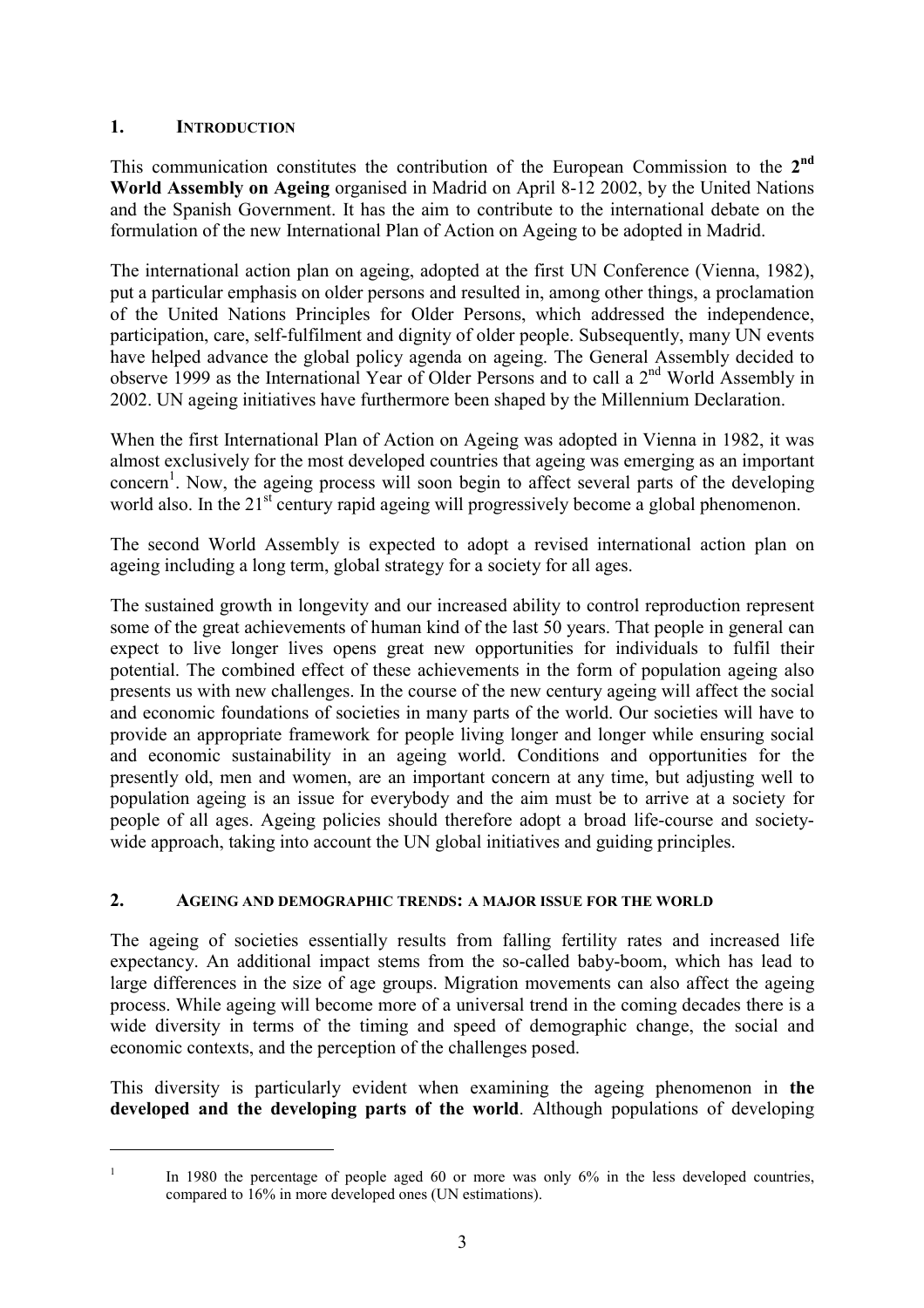countries are relatively young today, many developing countries are projected to experience ageingof an unprecedented speed<sup>2</sup> due to a sharp drop in fertility levels and a rapid increase in longevity. By 2050 the number of older people in less developed countries is projected to more than quadruple (from 374 million in 2000 to 1570 million). This age group will form 19% of the less developed countries' population in 2050 as opposed to 8% today, and the median age is projected to increase 11 years reaching a value of 35 years. In the developed countries, where the share of older people is already much higher following a rapid growth, particularly over the post-war period, marked population ageing will continue but at a slower pace than in the less developed countries. Older people will constitute 33% of their population in 2050 as opposed to 19% today, and the median age will increase by 9 years, reaching 46 years in 2050.

Furthermore, a diversity of situations is present *within* both the developed and developing parts of the world.

Among the developed countries, Europe<sup>[3](#page-3-1)</sup> and Japan will experience the most pronounced ageing trends up to 2050 - the share of the above 60 age group will be around 37% in Europe and even more in Japan, compared to only 27% in North America, where population growth will continue to be relatively strong. Within the  $60+$  age group, there will also be significant growth in the number of "very old", i.e. people aged 80 years and over. Whereas the very old constitute 3% of the European population today, 11 of the current EU-15 Member States will have at least 10% of their population aged 80 or over by 2050. Gender differences in ageing are considerable. In Europe women's life expectancy is currently more than 6 years higher than for men. In the age group of 60 years and over, there are 50% more women than men. Of people living alone at the age of 75+ more than 70% are women.

The process of enlargement of the European Union is not expected to have a significant impact on the ageing process of the Union's population. Though the proportion of older people in the Central and Eastern European countries today is lower than in EU-15, it is expected to increase rapidly attaining the EU average levels by 2050. Presently most of the applicant countries are experiencing particularly low fertility rates and to the extent this trend continues it will impact even further on their ageing process.

In the developing world there are significant differences in the ageing process<sup>[4](#page-3-2)</sup>. For the least developed countries, the median age is only projected to increase from 18 years in 2000 to 26 years in 2050. In contrast the less developed countries as a whole can expect an increase from 24 years to 35 years.

<span id="page-3-0"></span><sup>&</sup>lt;sup>2</sup> As an example, in France it took 115 years for the proportion of older people to double from 7 to 14 percent. In China the same increase will occur over the course of just 27 years.<br>Within Europe, the ageing trend is presently not so pronounced in the Central and Eastern countries

<span id="page-3-1"></span>

<span id="page-3-2"></span><sup>(</sup>CEECs) as in the EU Member States.<br>
4 Asia and Latin America are ageing most rapidly, and will reach 20 to 25 percent of older persons by 2050, whereas for example sub-Saharan Africa, which continues to struggle with the HIV/AIDS pandemic in association with economic and social hardship, is projected to reach only half that level.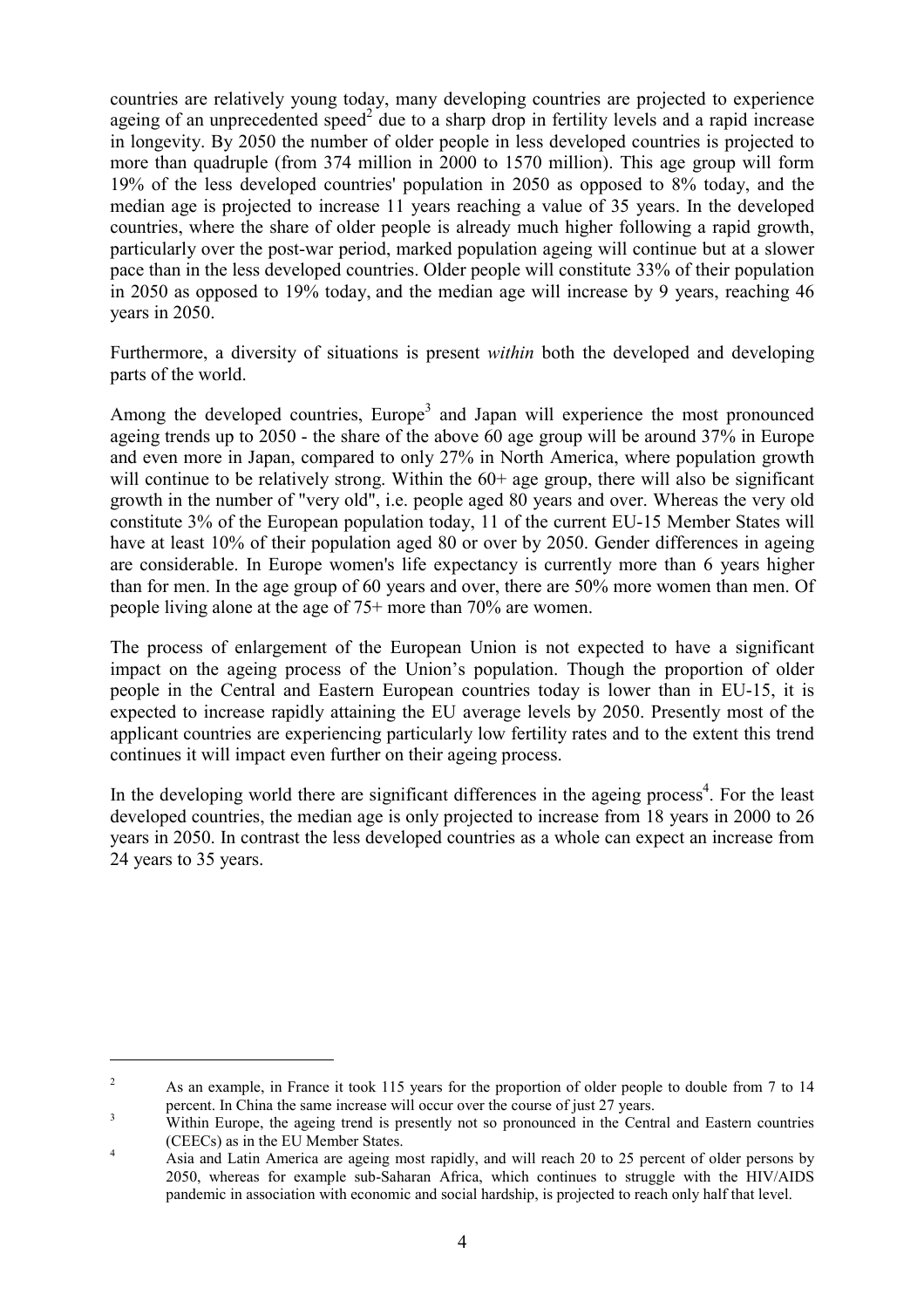#### **3. THE EU POLICY APPROACH TO AGEING**

### **3.1. The European Union's general approach to ageing**

As one of the first areas to be affected by ageing Europe has developed a wide variety of policy responses<sup>[5](#page-4-0)</sup> to the population ageing which occurred in the course of the  $20<sup>th</sup>$  century. For a long time policy deliberations took place only at the national level. However, awareness that the challenges ahead were in many ways common increased rapidly in the  $2<sup>nd</sup>$  half of the 1990's<sup>[6](#page-4-1)</sup> and recent years have seen major developments in EU co-operation on ageing issues. When the European Commission in 1999 presented a communication<sup>7</sup> on sensible policy responses to ageing as its contribution to the UN International Year of Older Persons and hinted that Member States would benefit from closer European co-operation on these issues, it was still a vision of what could be. But in the few years since Member States have committed themselves to work on ageing issues in the context of sound public finances $\delta$ , employment, social protection and sustainable development while maintaining these as national policies and taking into account the diversity of ageing situations. Moreover, combating discrimination on the grounds of age has become part of the EC Treaty as well as of the Charter of Fundamental Rights, which also refers to the rights of the elderly<sup>9</sup>.

Ageing is not a separate issue to be tackled in isolation from other ones. The European Union's response to ageing is therefore developed **as part of the overall strategy of mutually reinforcing policies** launched at the European Council meeting at Lisbon and confirmed at subsequent European Council meetings in Nice, Stockholm Gothenburg and Laeken<sup>10</sup>. As set out in the Economic Policy Coordination and the European Social Agenda<sup>11</sup> it encompasses the economic, employment and social implications of ageing. The Broad Economic Policy Guidelines, which are the key instrument for economic policy co-ordination and provide the framework for policy recommendations and for monitoring the implementation of these recommendations, call for Member States to develop comprehensive strategies for addressing the economic challenge posed by ageing populations. The Social Policy Agenda, which lists EU policy priorities in employment and social affairs, outlines how Member States through mutually reinforcing employment, social protection and economic policies can deal with the wider social and work life related implications of ageing.

The EU approach to ageing aims at **mobilising the full potential of people** of all ages. The basic assumption is that adequate responses to ageing must go beyond attention to the presently old. Adjusting well to population ageing is an issue for people of all ages and a life course approach can help the development of adequate policy responses taking account of the related age and gender specific issues.

<span id="page-4-0"></span><sup>&</sup>lt;sup>5</sup> Europe has pioneered a variety of institutional responses to ageing populations (retirement, pension systems, specialised health services, residential and institutional care, activity centres etc.) and it is in European countries that older peoples policies generally have been developed to the greatest extent. <sup>6</sup> The increasing attention to ageing issues in Commission analyses and documents contributed to this.

<span id="page-4-1"></span>For a list of these please see the annex.<br>
<sup>7</sup> "Towards a Europe for All Ages", COM (1999) 221 final.<br>
<sup>8</sup> Common forecasting and monitoring activities form an integral part of this work and has resulted in a

<span id="page-4-2"></span>

<span id="page-4-3"></span>

<span id="page-4-4"></span>number of seminal analyses covering EU-15. For details see list in Annex.<br>Art. 13 of the EC Treaty as revised further to the Amsterdam Treaty and articles 21 and 25 of the Charter proclaimed in Nice on the  $7<sup>th</sup>$  of D

<span id="page-4-5"></span><sup>&</sup>lt;sup>10</sup> For details please consult the relevant parts of Presidency Conclusions to these European Councils 11 listed in the Annex.<br>
11 See Annex to Presidency Conclusions from the Nice European Council, Dec 2000.

<span id="page-4-6"></span>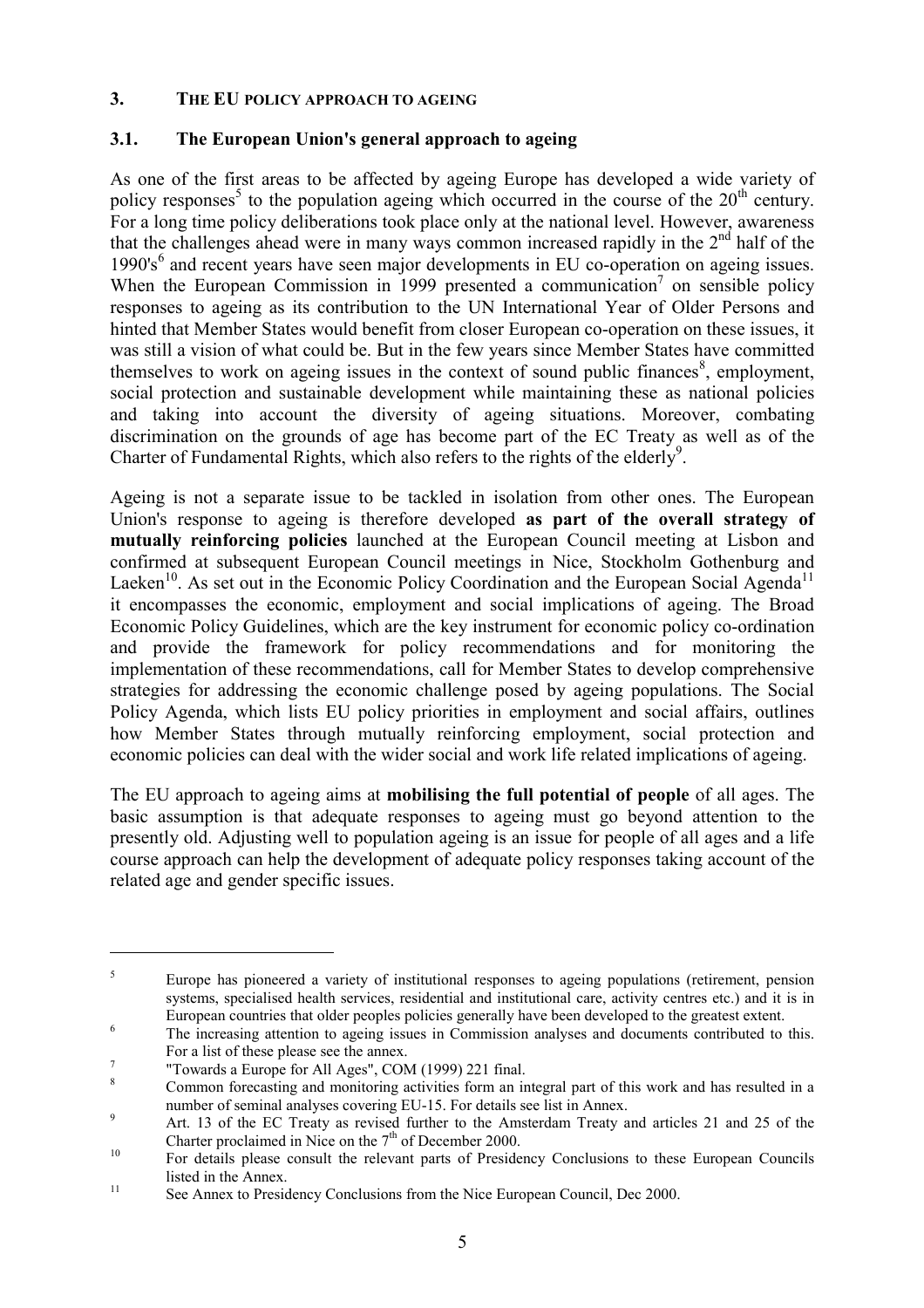This results in an orientation towards **active ageing policies and practices**[12.](#page-5-0) Core active ageing practices include life long learning, working longer, retiring later and more gradually, being active after retirement and engaging in capacity enhancing and health sustaining activities. Such practices aim to raise the average quality of individual lives and at the same time, at societal level, contribute to larger growth, lower dependency burdens and substantial cost savings in pensions and health. They therefore represent win-win strategies for people of all ages.

Similar orientations were proposed by the Commission in its contribution to the 1999 International Year of Older Persons. Their implementation requires the **involvement of all stakeholders** in a spirit of dialogue and partnership. In its various initiatives to improve and modernise the EU Social Model, in particular in the area of social protection, social inclusion and employment, the Commission encourages the co-operation of all the relevant actors, including NGOs, Social Partners, etc.

# **3.2. Key challenges and policy responses in Europe**

Within the overall framework of the EU approach to ageing some common key challenges for the European Union and its Member States have been identified: managing the economic implications of ageing in order to maintain growth and sound public finances; adjusting well to an ageing and shrinking workforce; ensuring adequate, sustainable and adaptable pensions; achieving access to high quality health care for all while ensuring the financial viability of health care systems.

# *3.2.1. Maintaining growth and sound public finances*

 $\overline{a}$ 

Given its impact on the demand for public pensions, health care and long-term care ageing presents a considerable challenge to the long-term sustainability of public finances. Beyond the immediate financial impact, the ageing of populations also has wider implications for economic growth, inter alia, as a result of the shrinking of the potential workforce and potentially important effects on the level of aggregate savings.

Projections of future public expenditure for the period 2001-2005 indicate that increases in most EU-countries could amount to 3-5 percentage points of GDP for pensions and 2-3 percentage points for health and long-term care. Increases of such magnitudes give serious cause for concern over the sustainability of pension systems and public finances and present major challenges for social policies. On present trends, the EU working age population will fall by approximately 40 million people from 2000 until 2050 and the old age dependency ratio will double from  $24\%$  to  $49\%$ <sup>13</sup>. In other words the EU is projected to move from 2000 to 2050 from having 4 to only 2 persons of working age (15-64) for every person 65 and above.

The economic challenges are addressed in the context of the stability and convergence programmes and the Broad Economic Policy Coordination. The Broad Economic Policy Guidelines state that the need for sound macroeconomic policies and comprehensive economic reforms is amplified by the challenges posed by ageing populations and call for Member States to develop comprehensive strategies for dealing with these. Moreover, in accordance with the stability and growth pact and in line with a report endorsed by the

<span id="page-5-0"></span><sup>&</sup>lt;sup>12</sup> The ideas of active ageing and life course approach inform the bulk of innovative policy responses to ageing in Europe and are generally perceived as the way of the future.<br>
These trends are calculated on the EU-15. Possible future enlargements of the Union are not considered.

<span id="page-5-1"></span>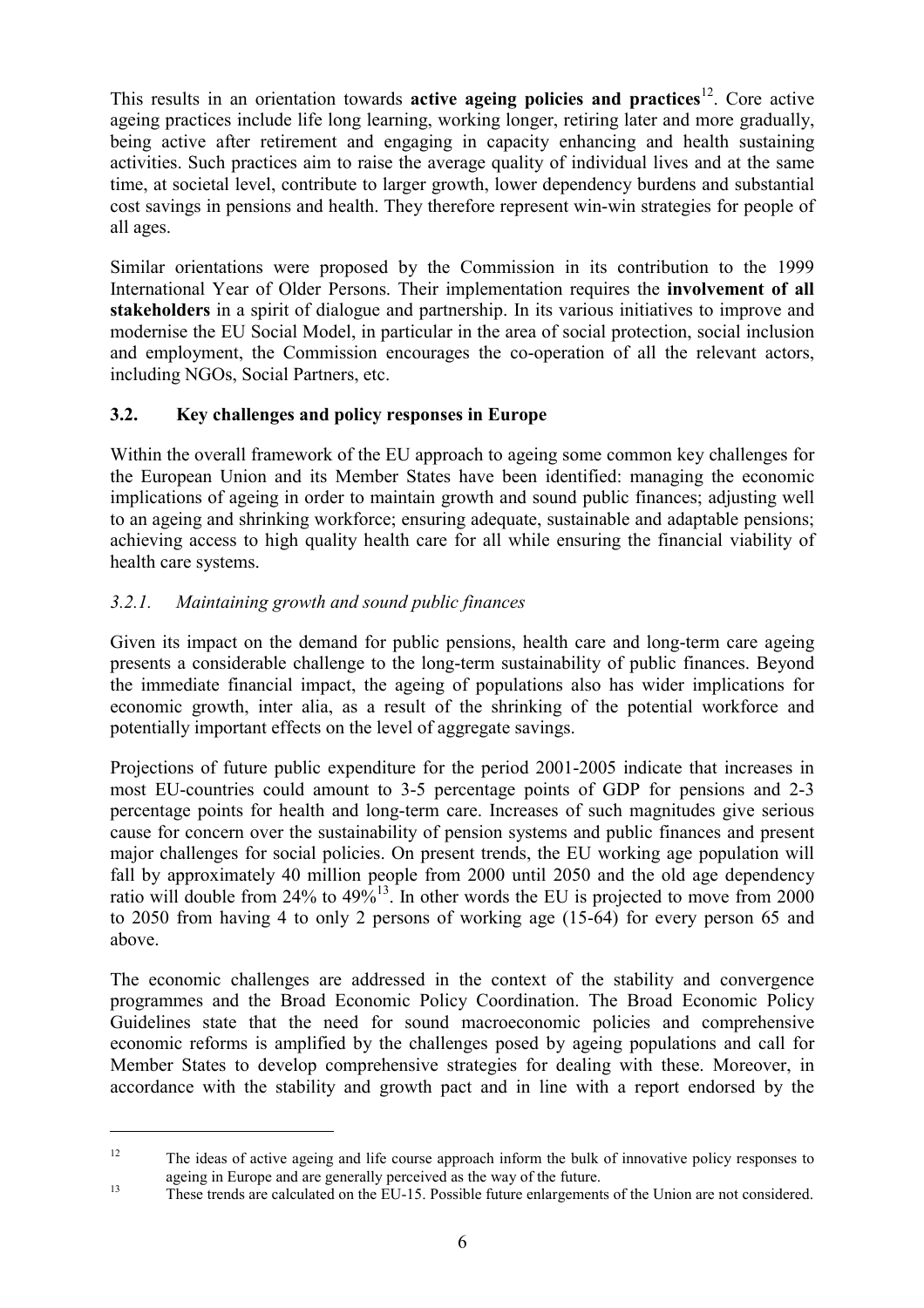Stockholm European Council<sup>14</sup> EU Member States must sustain sound budgetary positions, while at the same time improve the quality and sustainability of public finances. The aim is to ensure that public finances maximise their contribution to growth and employment and the achievement of the objectives agreed in Lisbon and Stockholm, including better social cohesion.

The Stockholm European Council endorsed a three-pronged strategy*[15](#page-6-1)*, further incorporated in the Broad Economic Policy Guidelines, to anticipate and manage the budgetary challenges of ageing. The first prong is to increase the revenue base and reduce the cost of transfers by raising the employment rates. The second prong is to run down public debt at a fast pace so that lower interest payments can offset some of the projected increase in spending on pensions and health care. The third prong is to reform pensions systems in order to maintain them on a sound financial footing.

### *3.2.2. Responding to the challenge of an ageing and shrinking workforce*

Over the next two decades the number of Europeans in the 20-29 age band will fall by 20%, while the number in the 50-64 age group will increase by 25%. At the same time the cohorts reaching pension age will be substantially bigger than their predecessors. The timing and magnitude of these demographic changes will vary between EU Member States, but Europe is faced with the prospect of an ageing and shrinking workforce.

Yet, the impact on the work force is not given merely by the demographics. The effect may be substantially influenced by measures aimed at raising the employment rates of all of working age and of women and older workers in particular<sup>[16](#page-6-2)</sup>. Hence, ageing reinforces the importance of general efforts to raise participation and employment rates in Europe. In relation to the employment rates of women it furthermore underlines the crucial pertinence of policies aimed at securing gender equality in the world of work and at reconciling the demands of family and work life.

As for older workers ageing points to the need for **changes in the present practices of age management** in work places and labour markets. With the drop in the supply of young and prime-age workers older workers, which represent a valuable labour supply that for years has been under utilised, should see their labour market prospects substantially improved. It is important that policies and practices, which enable and motivate older workers to fully seize these new opportunities, be put in place.

A number of changes are important. First, a shift towards maintaining the working capacity and employability of older workers, men and women, through measures such as training, health and safety measures, adjustments to workplace and job design, introduction of work facilitating technology, and new working time arrangements. Secondly, the extension of active employment policies to older workers. Possibilities for generating job opportunities for older workers and raising their employment rate through measures of reinsertion and retention should be exploited. As a result the effective retirement ages of both women and men would be raised, thus avoiding that the negative impact of ageing on labour supply is exacerbated

<span id="page-6-0"></span><sup>&</sup>lt;sup>14</sup> Council of the European Union (2001), "The Contribution of Public Finances to Growth and Employment: Improving Quality and Sustainability", Report from the Commission and the (ECOFIN)

Council to the European Council (Stockholm 23-24 March 2001), 6997/01.<br>
<sup>15</sup><br>
<sup>15</sup><br>
As an effect of various policies and practices resulting in early retirement present European activity and

<span id="page-6-2"></span><span id="page-6-1"></span>employment rates of older workers (55-64) are less than half that of prime-age workers (25-49) and considerably lower than in the US and Japan.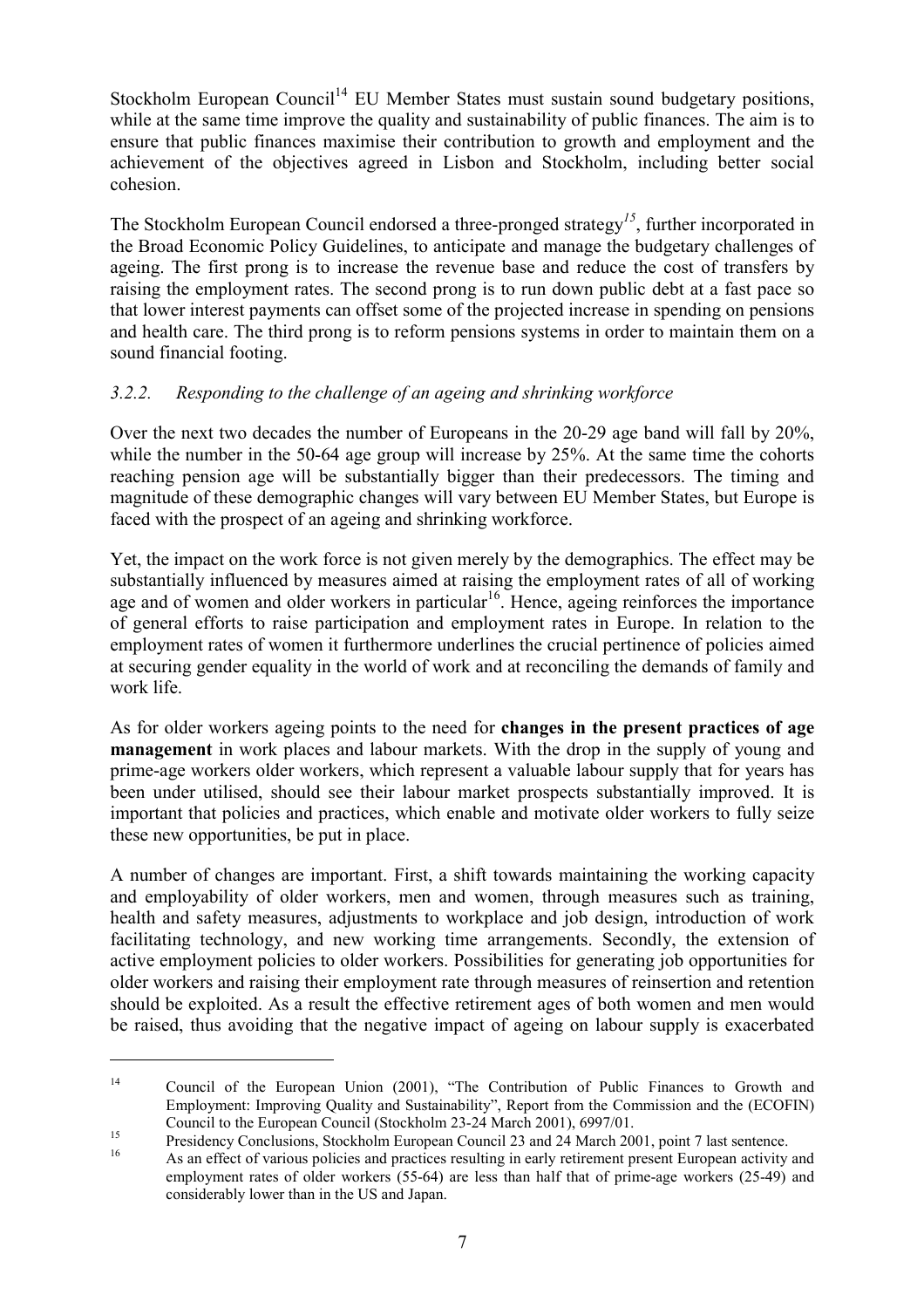<span id="page-7-3"></span>through a continuation of current practices leading to early retirement. Promoting such active ageing policies in employment is central to the European Employment Strategy. It is also essential for the realisation of the EU goal of moving towards full employment.

Following the EU-level targets for the employment rates<sup>17</sup> set by the Stockholm European Council, Member States have been invited to set national employment rate targets in order to focus national strategies on promoting higher labour market participation, including for older workers. The strategies would define action needed for raising quality in work and, therefore, its attractiveness; correcting the balance of financial incentives to work, especially the net effect of tax and benefit systems; tackling gender gaps in pay and labour market access promoting participation of persons - especially women - with care responsibilities in the household; reviewing measures to reduce school drop-out rates; and last but not least, setting up a joint government-social partners initiative to retain workers longer in employment by focusing on the provision of company training to promote adaptability and longer-term employability of workers and on improving quality in work. Such an initiative must be based on the understanding that these efforts are of wider interest and benefit to society as a whole and thus may entail a redirection of public funding in favour of this area. In the European Employment strategy older workers are thus increasingly perceived as one of the core elements in future labour supply and as crucial contributors to the sustainable development of an ageing Europe.

Instruments by which to drive back negative attitudes towards older workers have furthermore been secured through new European legislation. In November 2000 the Council adopted a directive outlawing discrimination in employment<sup>18</sup> including on the grounds of age as part of the Union's right-based approach to these issues. It also agreed an action programme, which will target discrimination in all spheres of life including that directed against older persons<sup>19</sup>.

# *3.2.3. Ensuring adequate, sustainable and adaptable pensions*

 $\overline{a}$ 

An increasingly older population creates considerable pressures on pensions. Despite the substantial differences in pension systems design across Europe Member States have recognised that deeper co-operation on common problems is required in the domain of pension policy. At the Göteborg European Council Member States endorsed three broad principles for securing the social and economic sustainability of pension systems: Safeguarding the capacity of systems to meet their social objectives; maintaining their financial sustainability; and adapting them to changing societal needs. At the Laeken European Council they subsequently agreed a set of common objectives, which are to guide their policy efforts. The purpose of EU level co-ordination is to help Member States develop their national strategies to meet these objectives, i.e. securing pensions which are adequate, financially sustainable and able to adapt to changing conditions.<sup>[20](#page-7-3)</sup>

<span id="page-7-0"></span><sup>&</sup>lt;sup>17</sup> The employment rate targets for 2010 were set as 70% in general, 60% for women and 50% for older workers.<br><sup>18</sup> Council Directive 2000/78/EC establishing a general framework for equal treatment in employment and

<span id="page-7-1"></span>occupation (27/11/00)<br>Council Decision 2000/750/EC establishing a Community action programme to combat discrimination

<span id="page-7-2"></span><sup>(2001</sup> to 2006) (27/11/00). Another contribution to the rights based approach is the establishment of an EU Charter of Fundamental Rights which widens the prohibition of discrimination including on grounds of age and recognises "the rights of the elderly to lead a life of dignity and independence and to

 $20$  The process that led to the Laeken agreement on a process of co-operation on adequate and sustainable pensions in the EU was supported by two Commission Communications: "The Future Evolution of Social Protection from a Long-Term Point of View: Safe and Sustainable Pensions" (COM(2000) 622),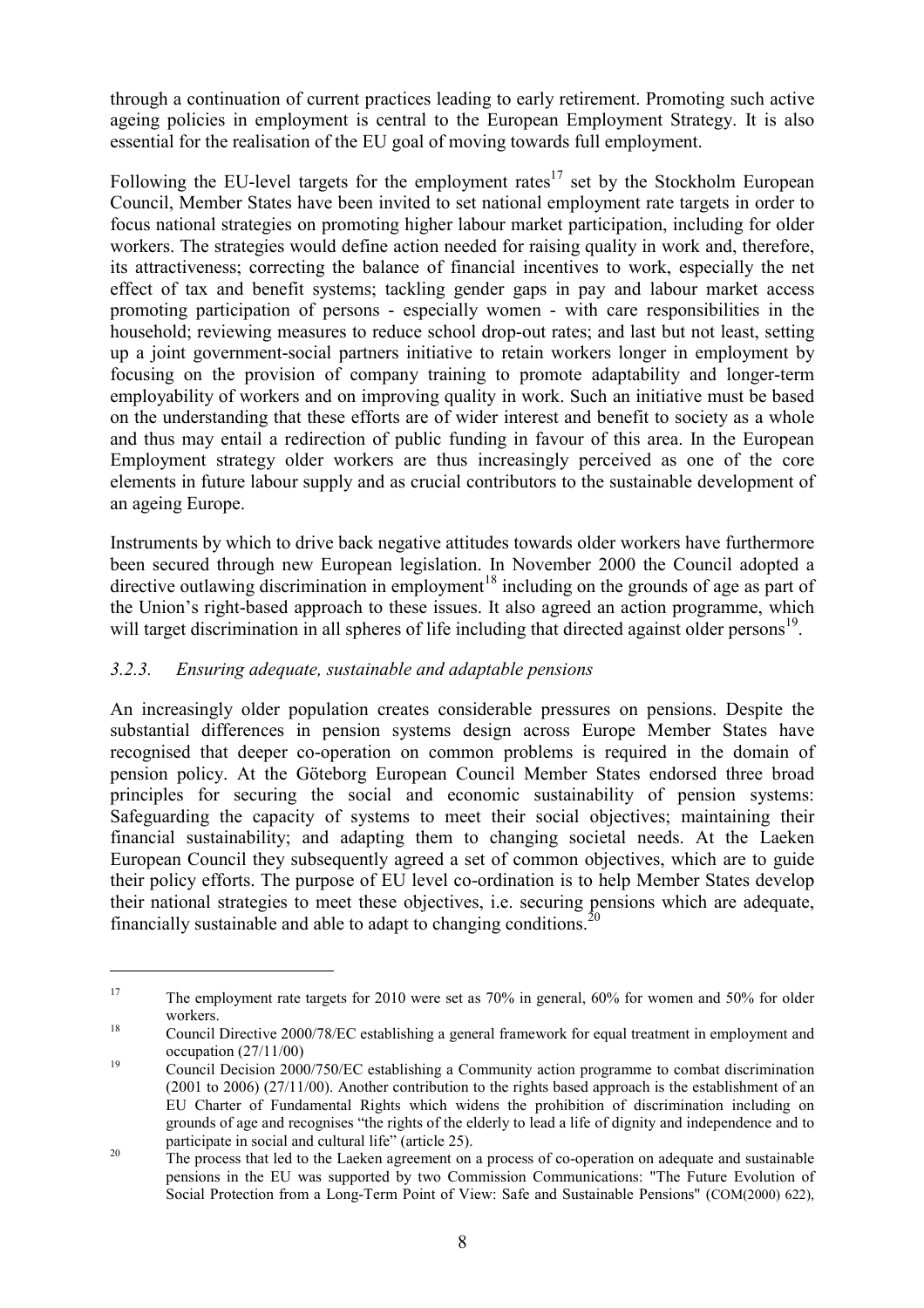At EU level challenges to pension systems are addressed both in the context of the economic policy coordination and in the framework of the recently launched open method of coordination<sup>21</sup> on pensions. Beyond that they are also indirectly addressed in the employment process. Both in the sense that higher employment rates improve the revenue base and in the sense that working to higher ages eases the pressure on pension systems.

As set out in the objectives, which fully recognise the diversity of pension schemes, Member State strategies should aim to secure adequacy of provisions, with a particular view to ensuring that older men and women are not placed at risk of poverty, and promote inter as well as intra-generational equity.

Pension reform is addressed as well within the overall context of promoting employmentfriendly policies. Pensions systems and adjacent tax structures should offer sound incentives to continue working until pensionable age and avoid penalising people who continue beyond that. Moreover pensions should be adjusted to cover people, who work in non-standard jobs, and to facilitate flexibility and mobility in labour markets. Importantly pensions should offer the same incentives to men and women and gender distinctions based on outdated perceptions of the man as the sole or main breadwinner of the family should be phased out.

Member States also agreed that their strategies should aim to make pension systems more transparent, and to develop reliable and easy-to-understand information on the likely longterm evolution of benefit levels and contribution rates, so that citizens can continue to have confidence in them.

Finally, Member States found it important to promote the broadest possible consensus regarding pension policies and reforms and to improve the methodological basis for efficient monitoring of pension reforms and policies.

### *3.2.4. Securing access to high quality health and long term care while ensuring the financial sustainability of services*

In the context of increasing life expectancy and a growing proportion of older people the central challenge of health and long-term care policies is to provide full access to high-quality services for all while ensuring the financial sustainability of these services. Policies should strive to secure an adequate and cost-effective response to the needs and demands of women and men of all ages. Differences in life expectancy and the traditional patterns of care provisions of men and women make it particularly pertinent to pay attention to gender issues in this respect.

Preparing for healthy ageing starts with public health policies and practices, which support well-being throughout the life course. To promote a policy environment to enhance social participation, care, self-fulfilment and dignity of older people is conducive to healthy ageing

<sup>&</sup>quot;Supporting national strategies for safe and sustainable pensions through an integrated approach" (com362/2001), and a SPC report "Adequate and sustainable pensions: A report by the Social Protection Committee to the Göteborg European Council on the future evolution of social protection"

<span id="page-8-0"></span><sup>&</sup>lt;sup>21</sup> This new form of EU co-operation was named the "open method of coordination" by the European Council in Lisbon and defined as a means of spreading best practice and achieving greater convergence towards EU goals and to help Member States to progressively develop their own policies in accordance with these goals. It involves setting broad common objectives, agreeing realistic targets, translating these into national policies by means of national plans and, finally, as part of a mutual learning process, periodic monitoring on the basis of commonly agreed and defined indicators.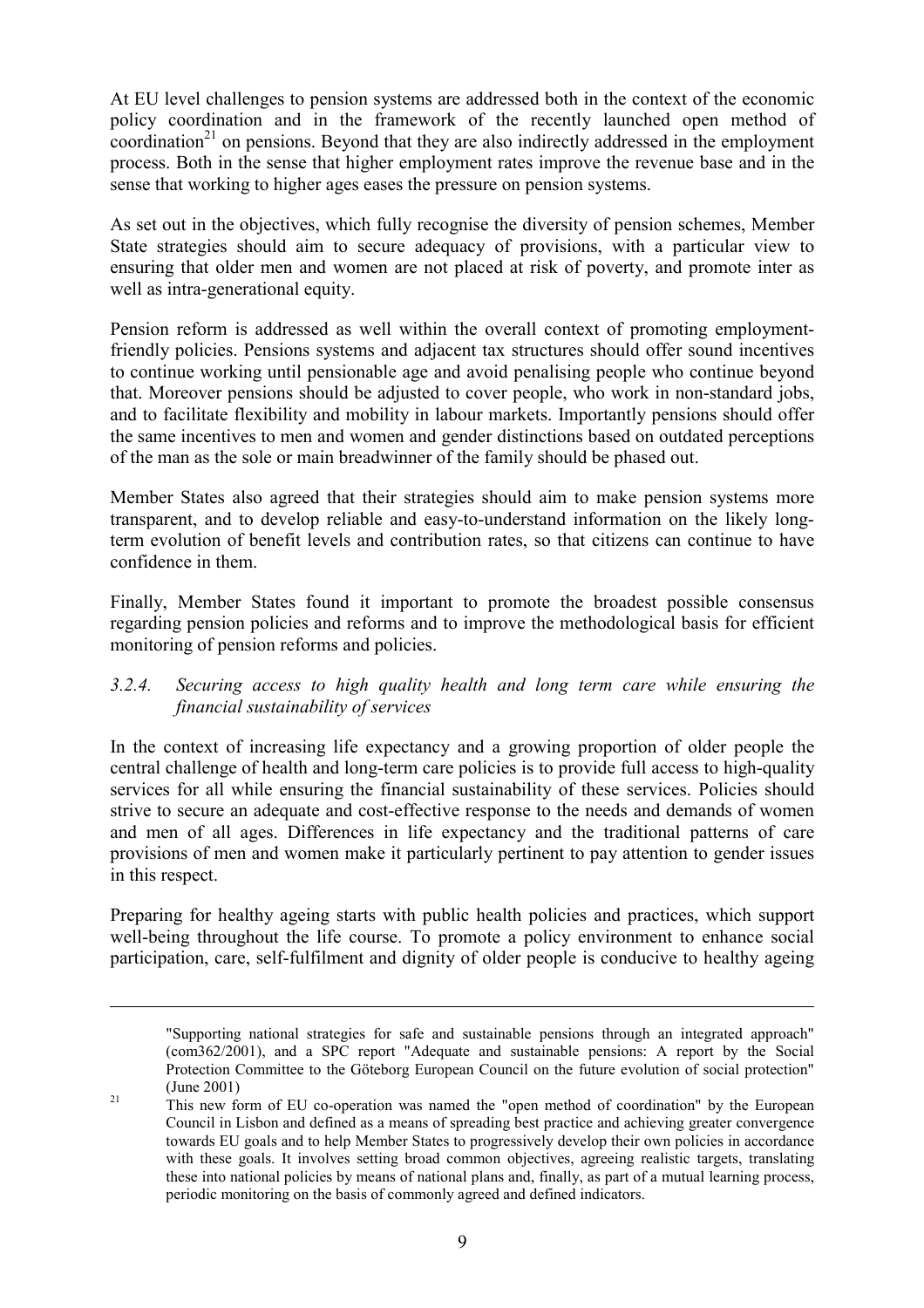for women and men. The promotion of active ageing practices could also contribute to it. Meeting the growing demand for health and care services, related to the significant growth of people aged 80 years and over, requires cost-efficient ways to support the supply of informal care and expand formal health and care provisions as well as progress in aids and assistive technologies. Efforts in these areas have to maintain the equity principles, which are inherent to the European Social Model (equal access to quality health care).

EU co-operation on these issues is starting within the framework of the EU works on Social Protection<sup>22</sup> and on Public Finances. The fifth EU framework programme for research (1998-2002) contributes to promote research that enhances the quality of life, autonomy and social integration of older people (with particular emphasis on healthy ageing over the life course and well being in old age) and that improves the quality, efficiency and user friendliness of care and welfare provisions.

# **4. AGEING IN THE WORLD**

 $\overline{a}$ 

As we move through the  $21<sup>st</sup>$  century more and more countries including those of the developing world will experience the implications of substantial ageing processes. In fact, many developing countries are now in the early stages of adapting to the changing age structure of the population.

Current and prospective policy responses are likely to differ among countries. The realities of ageing depend on the socio-economic and cultural context in which people live. These dimensions also play an important role for how countries form their priority responses to the challenges raised by ageing. Despite such differences, countries can learn and profit from each other's experience. To take advantage of this opportunity international mechanisms that can best inform public policies around the world should be strengthened.

Three key challenges in relation to ageing would require particular attention. Firstly, the challenge of securing a *sufficient labour force* to provide for a growing population of retired people. This would include providing conditions that would enable people to be economically active as they age for as long as they can manage. Secondly, managing the cost *implications for public sector finances* and the *economy at large* including particular risks for fiscal stability and overall economic sustainability. Thirdly, tackling the issue of *poverty in old age*, which remains a serious problem in many countries of the world, where many older people, especially women, have insufficient access to basic income, health and social welfare provision.

Though the particular expressions will vary across the world, ageing is everywhere a phenomenon marked by significant gender differences. The Suriname resolution on the situation of Older Women, adopted at the  $56<sup>th</sup>$  session of the UN General Assembly is a positive contribution to mainstreaming the gender dimension in ageing issues.

Policy responses are first and foremost the responsibility of each State, However, cooperation within the framework of the UN is crucial to share experience and encourage best practices throughout the world, keeping in mind the diversity of national situations.

<span id="page-9-0"></span><sup>&</sup>lt;sup>22</sup> Following a request from the Gothenburg European Council a new process of deliberation has been initiated by the adoption of the communication "The future of health care and care for the elderly: guaranteeing accessibility, quality and financial viability" (COM (2001) 723).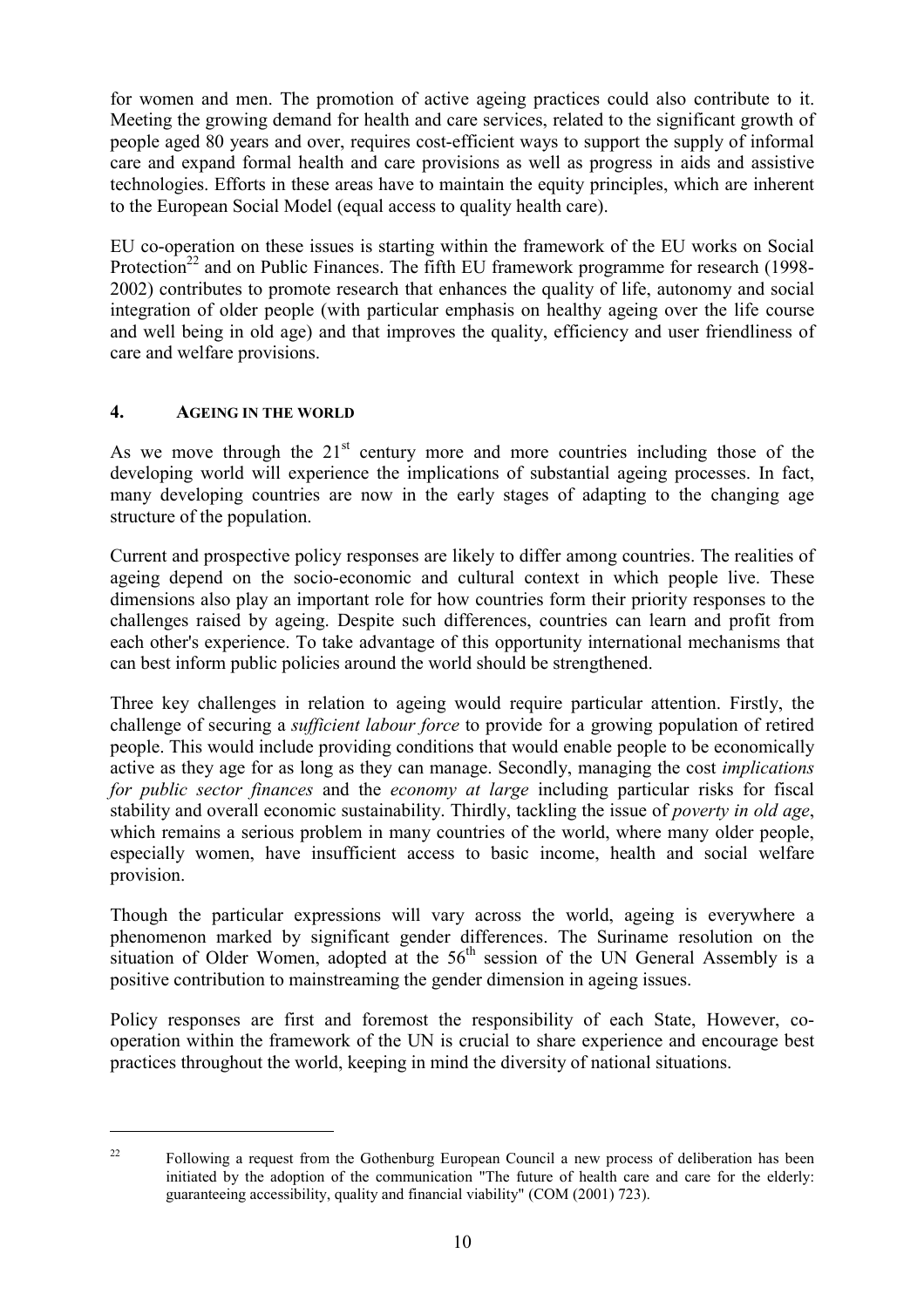### **4.1. Important issues in relation to an International Plan of Action on Ageing**

The European Commission supports the UN efforts to develop a global framework for action on ageing. A long term world strategy must set out a vision of what is to be achieved within a time horizon, which is manageable both to citizens and governments. Given the reliability of the demographic projections we dispose of today, there are good arguments for setting this time horizon to 20 years (i.e. 2002-2022).

The focus should reflect the kind of socio-economic set up which would enable people around the world as they age to continue to participate in the achievement of a society for all. A holistic view of ageing, as life-long and society-wide is called for.

The European Commission considers that the plan should consist of specific objectives, indicate the outcomes that are required to achieve the objectives and spell out the kinds of activities that are needed to generate the outcomes. Furthermore, it should identify a set of indicators, which will allow for progress to be monitored and assessed.

The International Action Plan should take account of the different levels of social, economic and political development among countries, which affect the capacity to respond to the ageing challenge. Consequently, it may be useful to distinguish between objectives applicable to all countries and those that may be specific to particular regions of the world. Likewise differences should be reflected in the spelling out of appropriate actions and responsible actors.

On the basis of these considerations, the Commission suggests that the following points merit particular attention:

- The European Commission agrees with the United Nations that a greater global awareness will be necessary in order to meet the future challenges for all our societies raised by the ageing process. The process of ageing must be addressed within the larger process of development in a global context. International co-operation can improve the ability of countries to respond to these challenges. Policies that take due account of the ageing challenges in the future have to be prepared now.
- While conditions and opportunities for the presently old people are an important part of our concern, adjusting well to population ageing should be seen as a life-cycle process involving people of all ages. All generations will have to contribute to solutions and find ways to adjust. Moreover, population ageing can better be tackled if the different domains affecting the quality of life are taken into account in the process of policy making.
- Appropriate responses to ageing aim at promoting a society for all ages and encourage age integration in all spheres of economic and social life. Existing policies should be evaluated on the extent to which they promote age segregation or integration strategies.
- The long-term objective of national policies should be to ensure that good health and wellbeing accompany the extended longevity. Healthy longevity requires a life long process of maximising opportunities for economic, physical, social and mental well being. A life long approach to health and a new balance with health promotion and disease prevention is also required to cope with the challenge of an ageing society.
- Education from an early age to promote awareness of the multifaceted aspects of longevity is an essential and cost effective measure to enhance healthy lifestyles and reduce disability in old age. While it is up to governments to create supportive environments for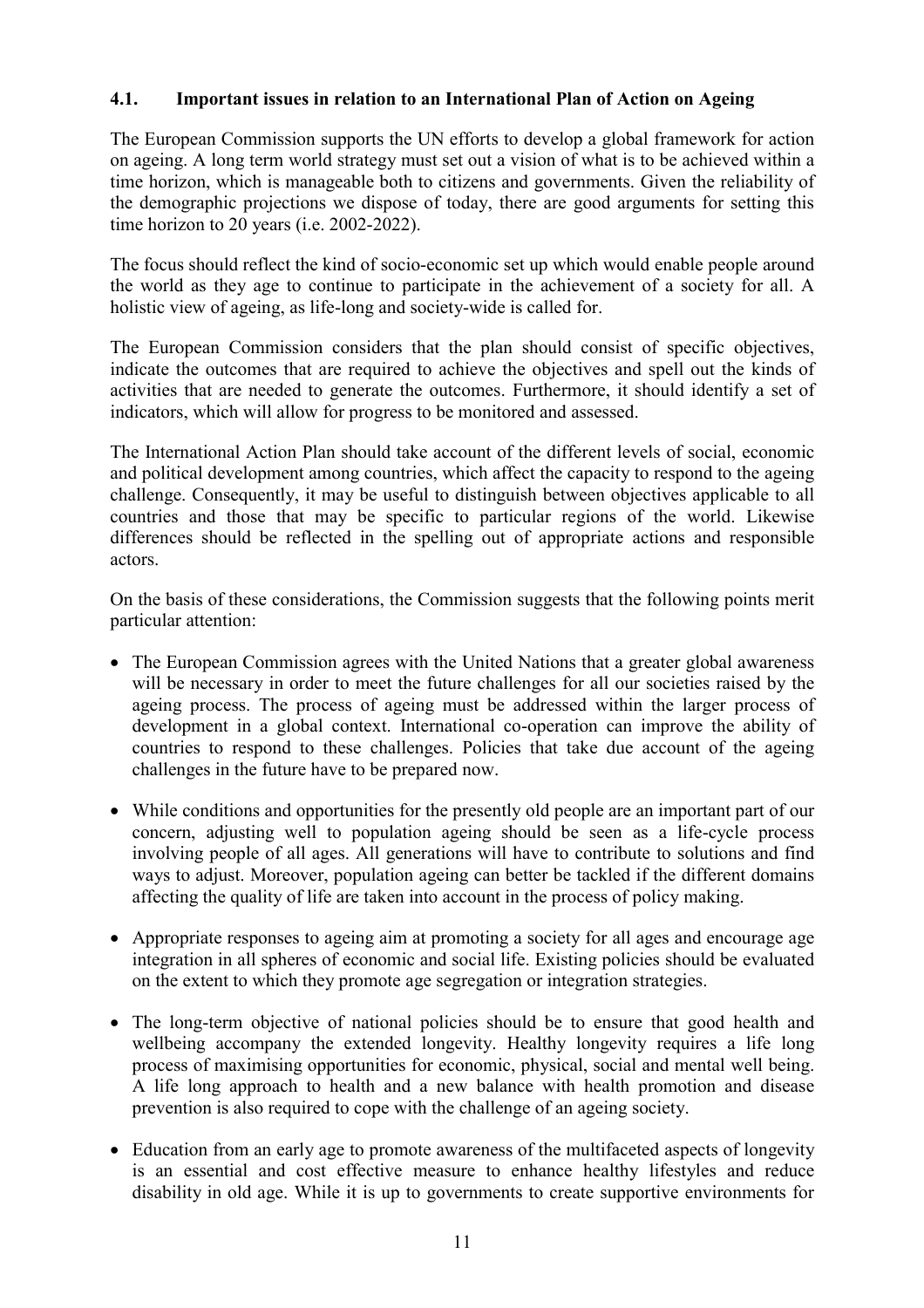advancing health and wellbeing into old age, individuals themselves are responsible for maintaining healthy life styles.

- Dependence and disability is an important issue in relation to old age. It is determined to a large extent by contextual factors. Countries should integrate into their priorities the need to maintain the quality of life and social integration of older persons, and especially that of the 'oldest old', the definition of which may vary between countries. Safe and adequate housing, transportation and communication systems are especially important for the well being of older people. Minimising hazards in the physical environment is important for avoiding debilitation and painful injuries for older people.
- Family and household structures are undergoing profound changes in many countries. Families tend to become less able to manage all the caring responsibilities and to provide alone the support required by dependent and frail members. Structures of formal care provision may therefore have to be erected. Current generations of older people play significant care-giving roles and provide important financial support to younger generations. It is important to note that across all generations, women bear the greatest burden in terms of providing care.
- Considerations about the end of life should have their place in the debate of ageing societies. In accordance with the UN Principles for Older Persons, all people should have a right to a death that is as dignified as possible and one which respects their cultural values. Policies must strive to enable people to die in a caring environment with adequate professional support but also giving high priority to social interaction with the patient and their relatives.
- There is a need for developing a better information base for public policy in the field of ageing. The universal trend of population ageing amid great diversity raises the need for more international co-operation and pooling of efforts for providing an effective knowledge base and analytical framework in relation to the wide variety of challenges posed. Basic information is needed about trends and differentials within the trends, in mortality, morbidity, migration as well as in the socio-economic circumstances of older persons as related to gender, regional, and country differences. Particular emphasis should be given to cross national collaboration in the areas of standardisation and comparability of instruments and scientific methodologies.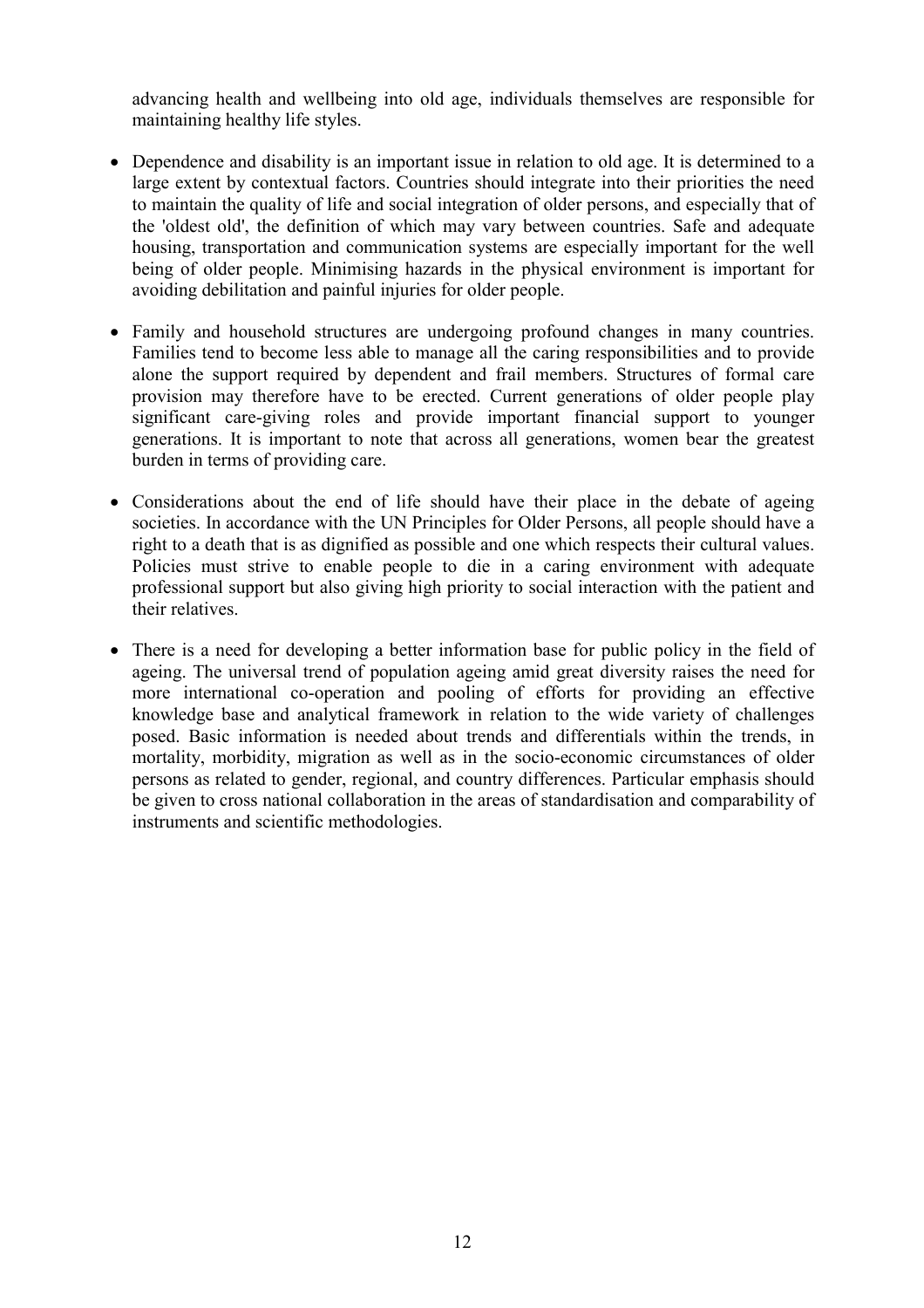### **5. CONCLUSION**

The Commission agrees that the  $2<sup>nd</sup>$  World Summit on ageing represents an opportunity for adopting common approaches to the challenge of ageing at the global level and supports the UN efforts aimed at developing a global framework for action. This global framework should include the results and commitments at the Copenhagen World Social Summit (1995) as well as subsequent UN Conferences on women and communicable diseases.

Within this context, the European Commission pledges its willingness to share with countries in other parts of the world, and particularly with developing countries, its experience in the search for responses to ageing, and invites all UN Member States to reflect on the policy ideas, innovative forms of co-operation and policy progress achieved in the European Union.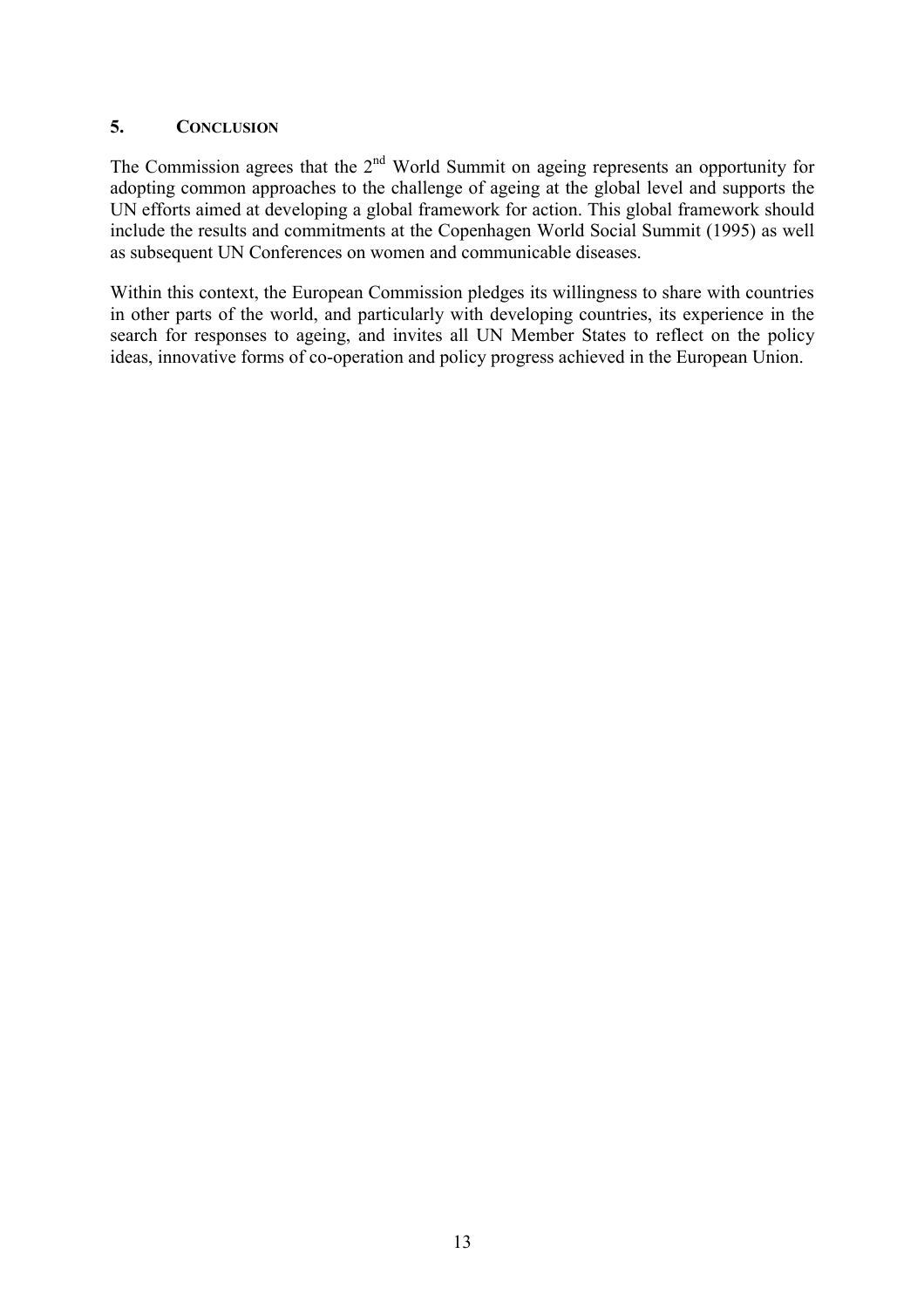#### **ANNEX**

"Adequate and sustainable pensions: A report by the Social Protection Committee to the Göteborg European Council on the future evolution of social protection" (June 2001)

"Ageing and fiscal studies in the European Union", *article* in the Welfare State in Europe: Challenges and reforms, Reports and Studies No.4, 1997, European Commission, Directorate-General for economic and Financial Affairs

Ageing and pension expenditure prospects in the Western World, European Economy, Reports & studies no. 3 1996

"Budgetary challenges posed by ageing populations: the impact on public spending on pensions, health and long-term care for the elderly and possible indicators of the long-term sustainability of public finances", EPC/ECFIN/655/01 –EN final,

Council of the European Union (2001), "The Contribution of Public Finances to Growth and Employment: Improving Quality and Sustainability", Report from the commission and the (ECOFIN) Council to the European Council (Stockholm 23-24 March 2001), 6997/01

Council of the European Union (2001), "Quality and viability of pensions - Joint report on objectives and working methods in the area of pensions" 14098/01 SOC 469 ECOFIN 334

European Commission: Employment in Europe 1999

European Commission: The demographic situation in the European Union 1995 & 1997

European Commission: The Social Protection Report 1995 & 1997

European Commission: "Towards a Europe for All Ages", COM (99) 221 final, May 1999

European Commission: "A Concerted Strategy for Modernising Social Protection" COM (99) 347 final, July 1999

European Commission: "The contribution of public finances to growth and employment: Improving quality and sustainability", COM(2000)846

European Commission: "The Future Evolution of Social Protection from a Long-Term Point of View: Safe and Sustainable Pensions" (COM(2000) 622)

European Commission: "Supporting national strategies for safe and sustainable pensions through an integrated approach" (COM 362/2001)

European Employment Observatory, Trends no. 33 1999

Presidency Conclusions, European Council, Lisbon 23-24 March 2000

Presidency Conclusions, European Council, Nice 7-9 December 2000

Presidency Conclusions, European Council, Stockholm 23-24 March 2001

Presidency Conclusions, European Council, Göteborg 15-16 June 2001

Presidency Conclusions, European Council, Laeken 14-15 December 2001